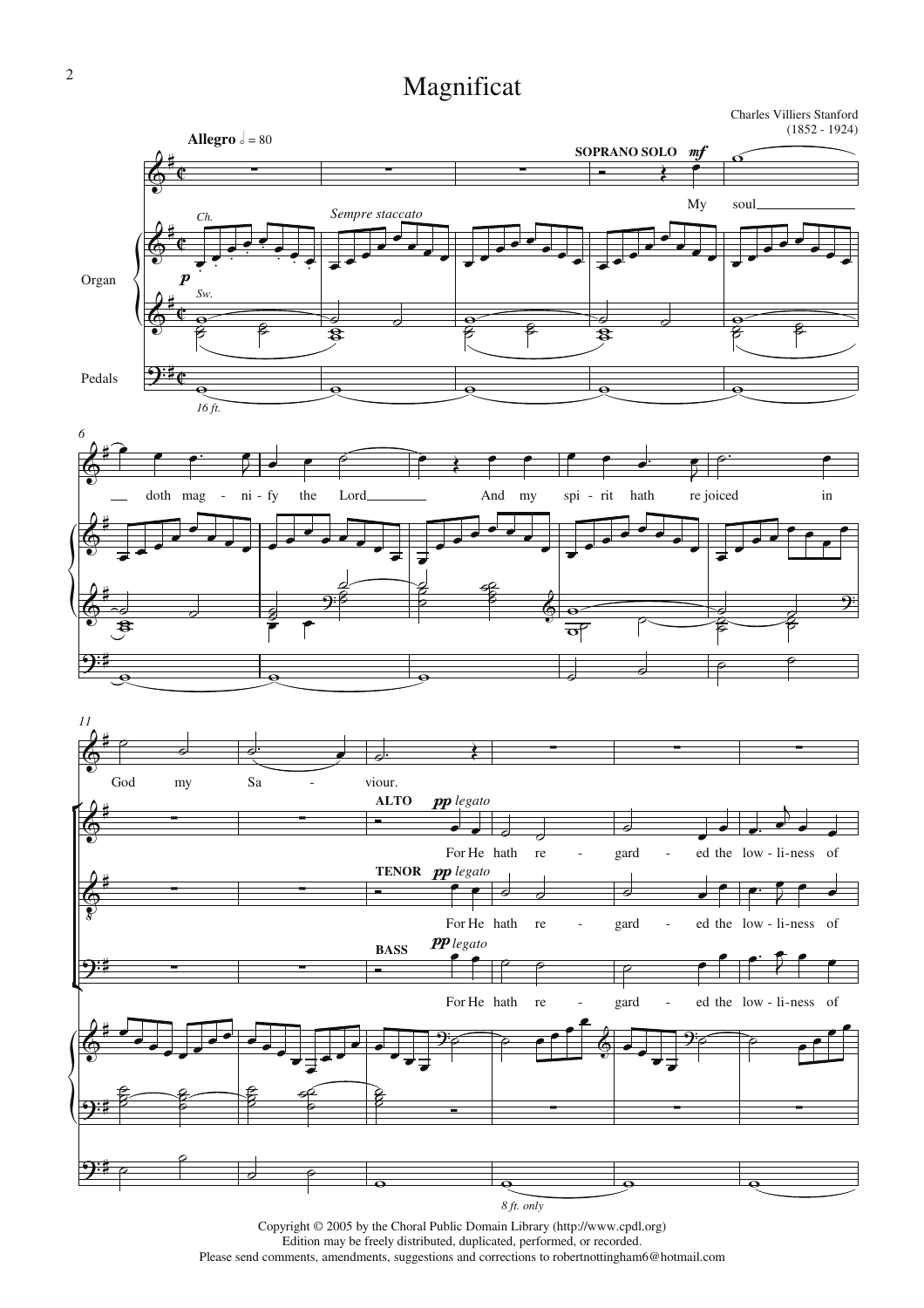

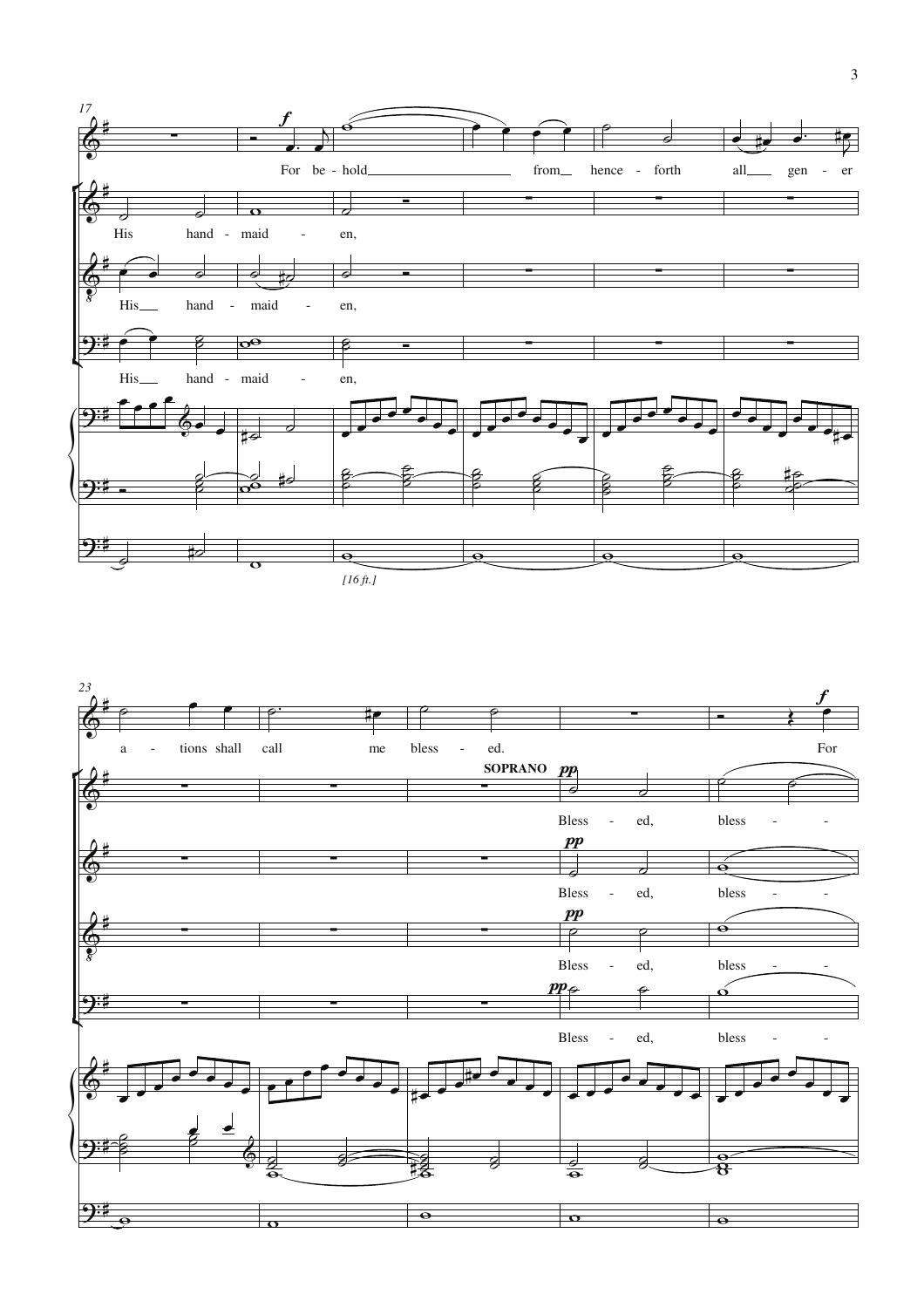

 $\overline{4}$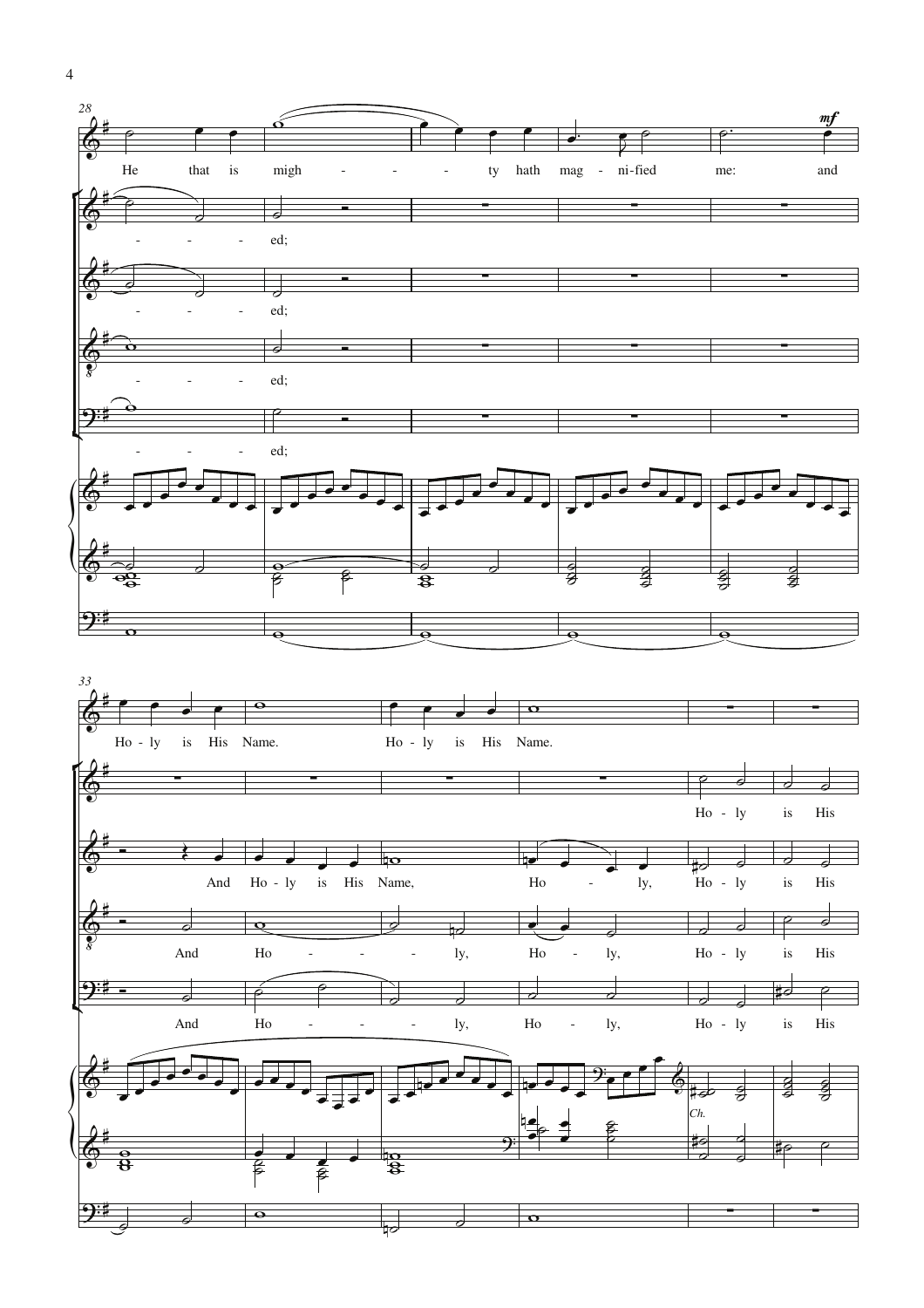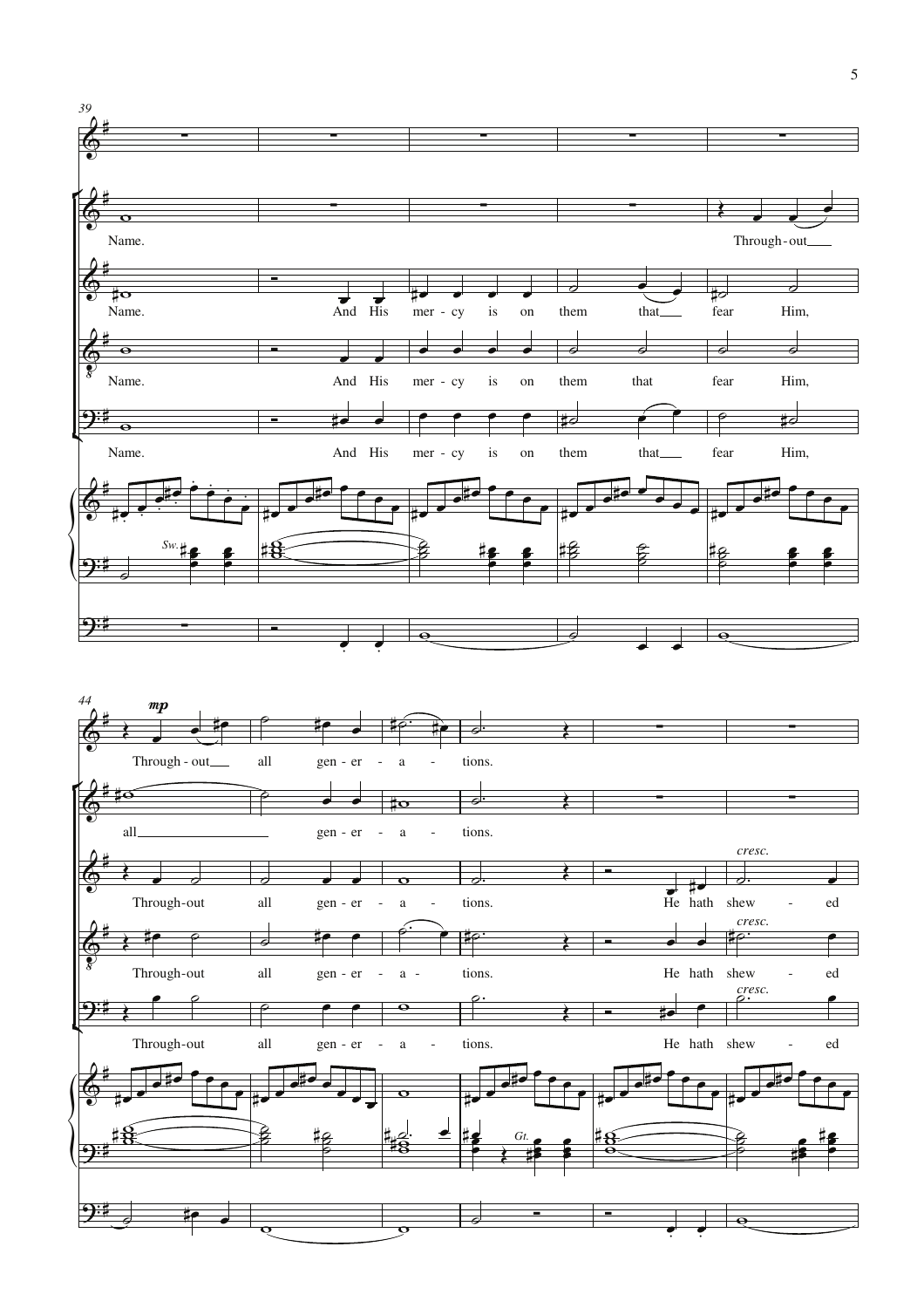

6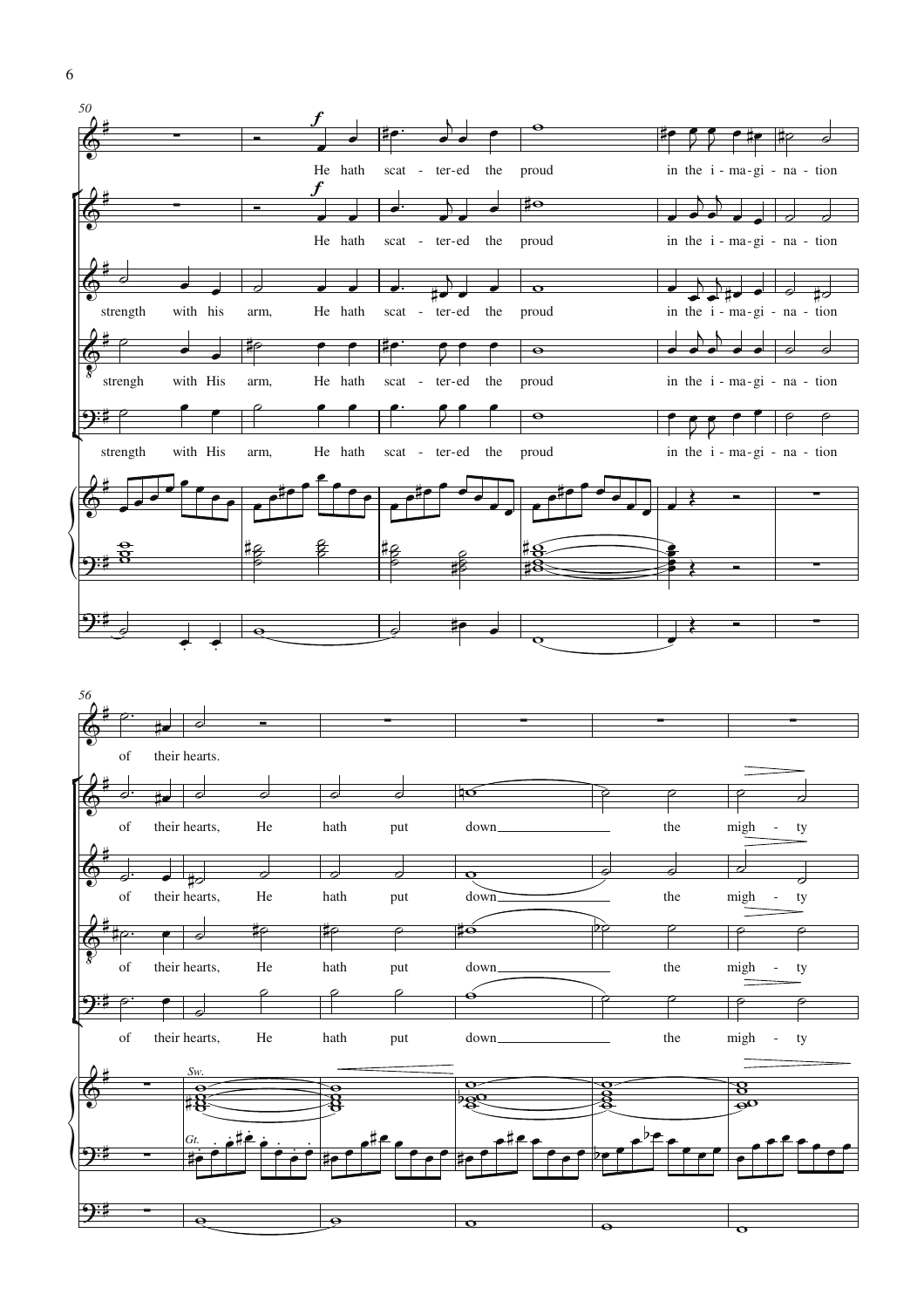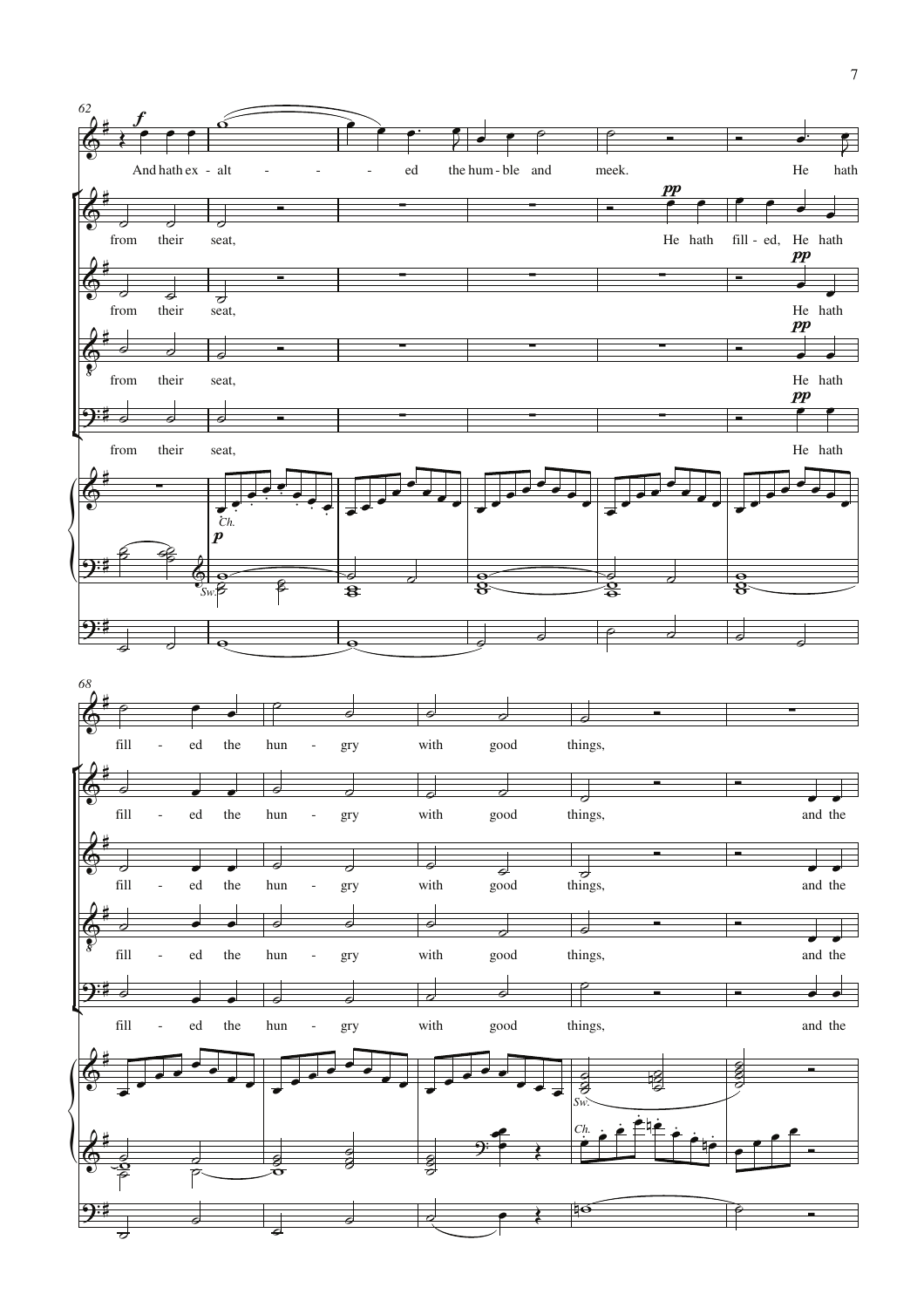

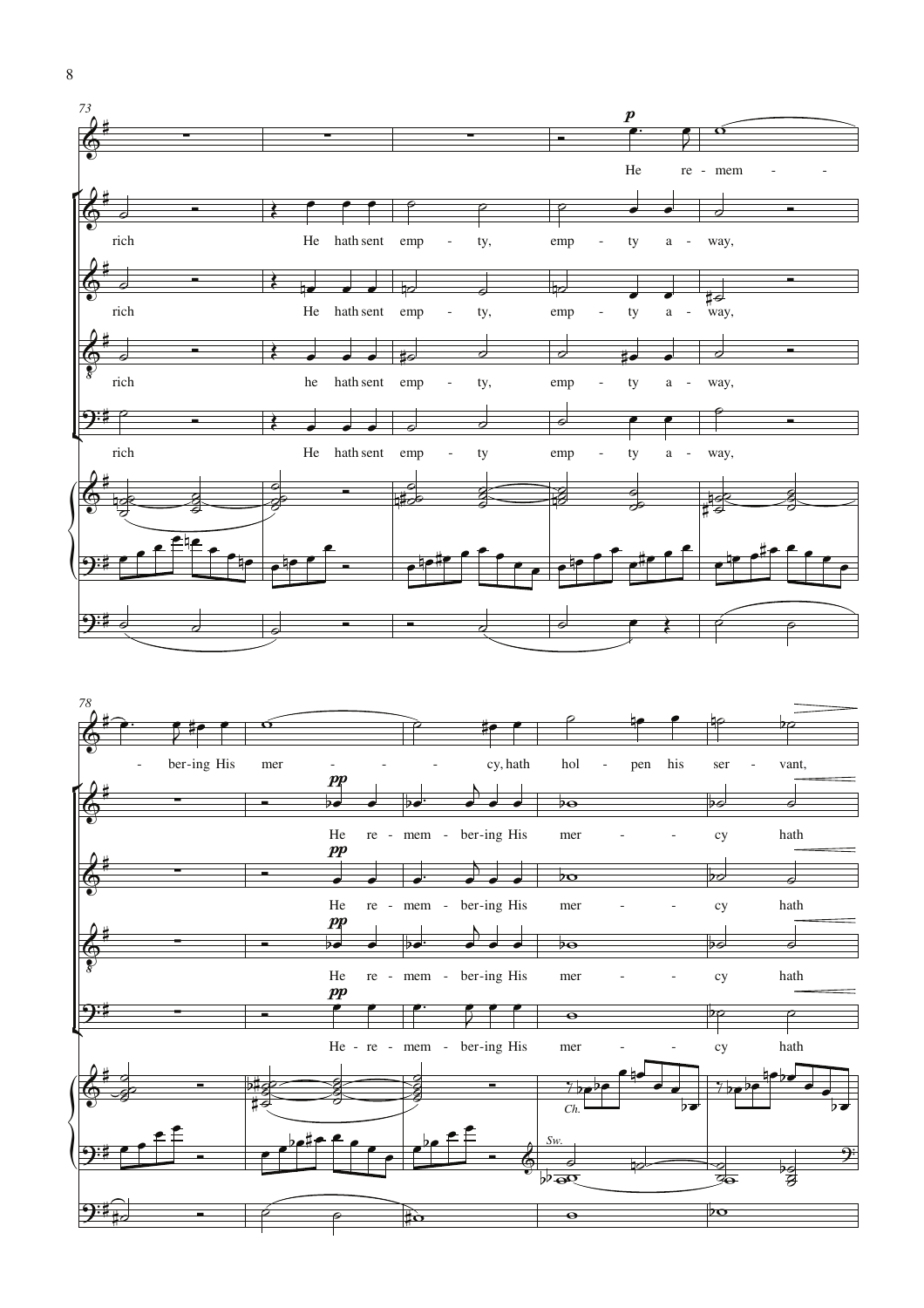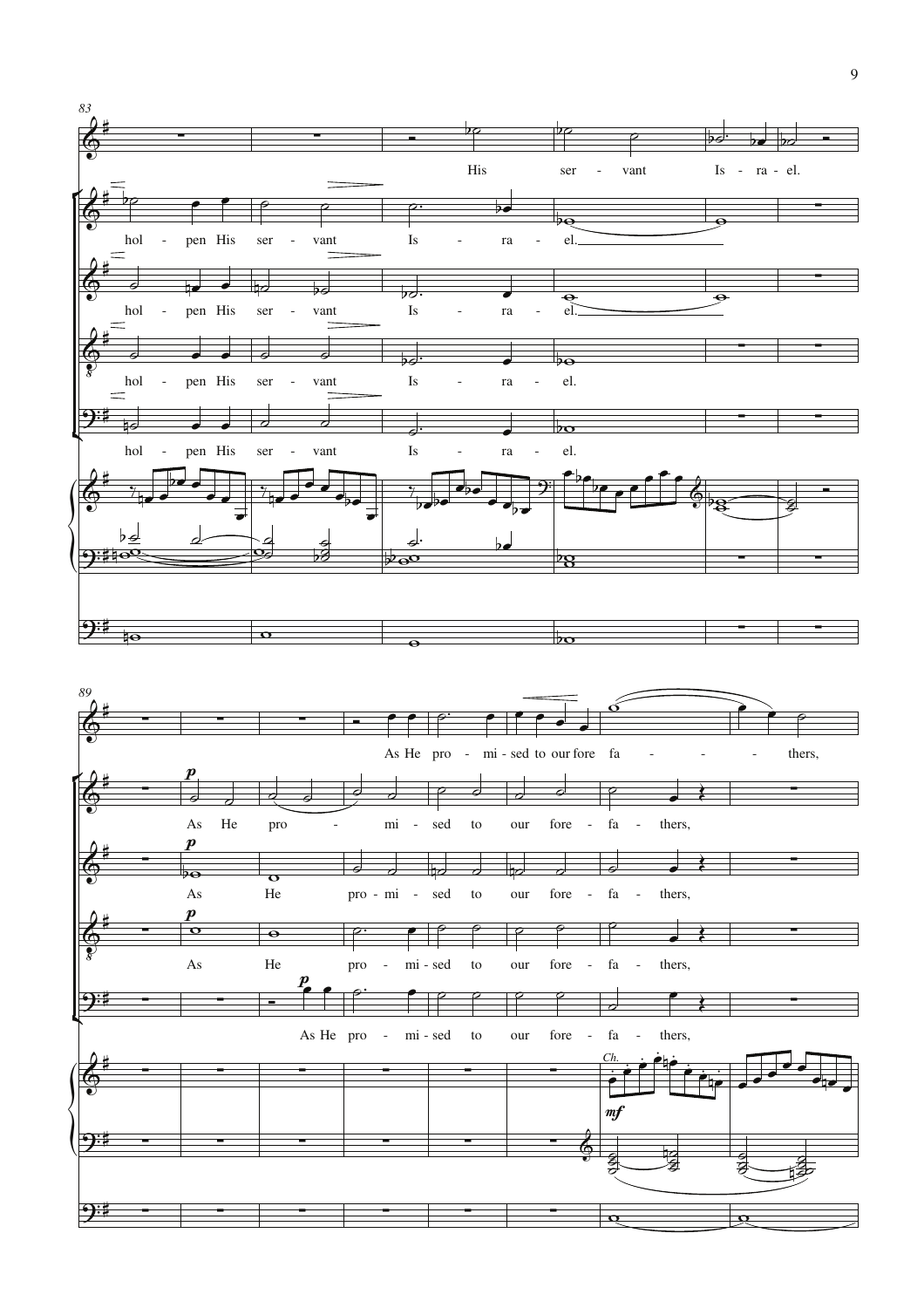

 $10\,$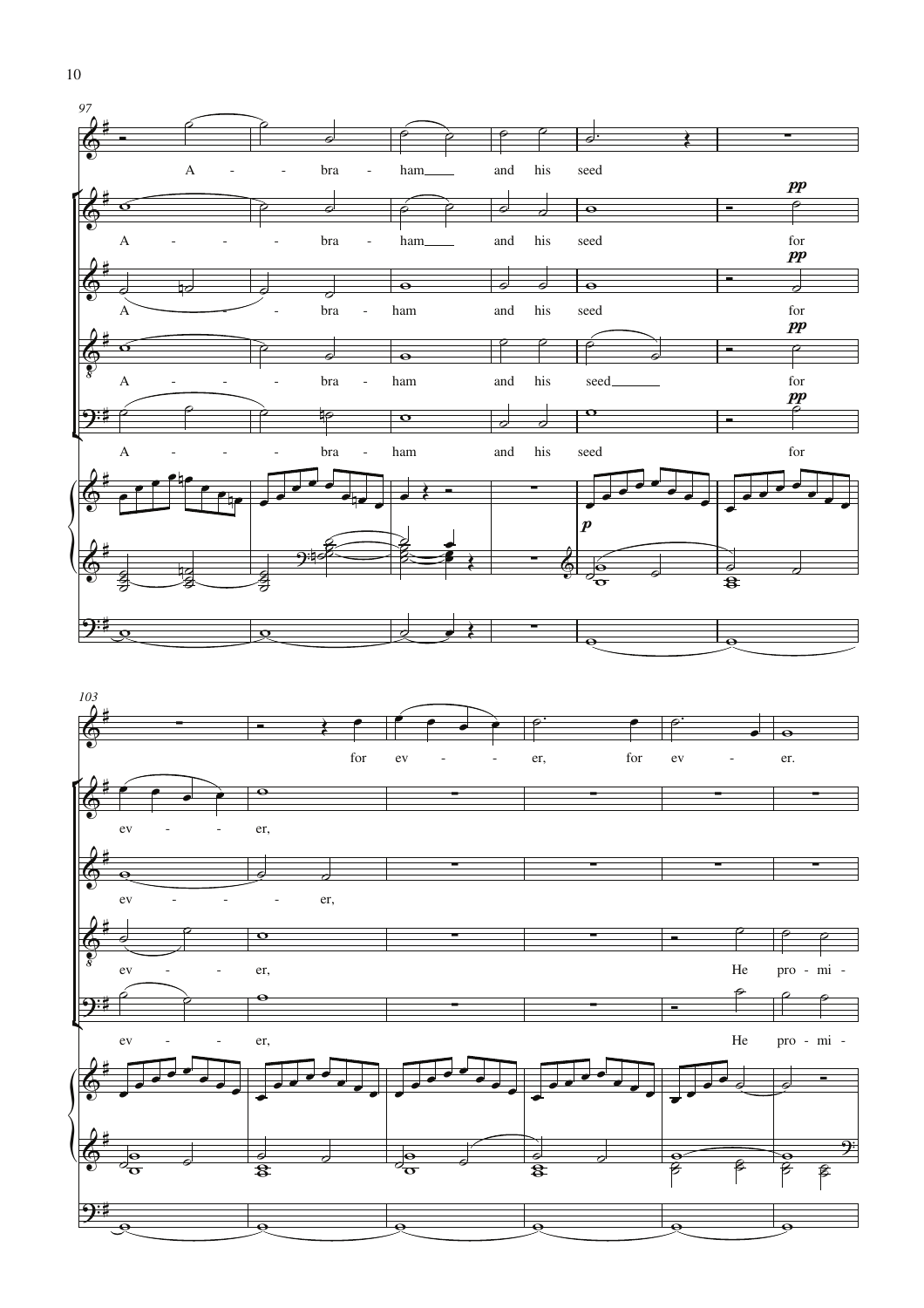